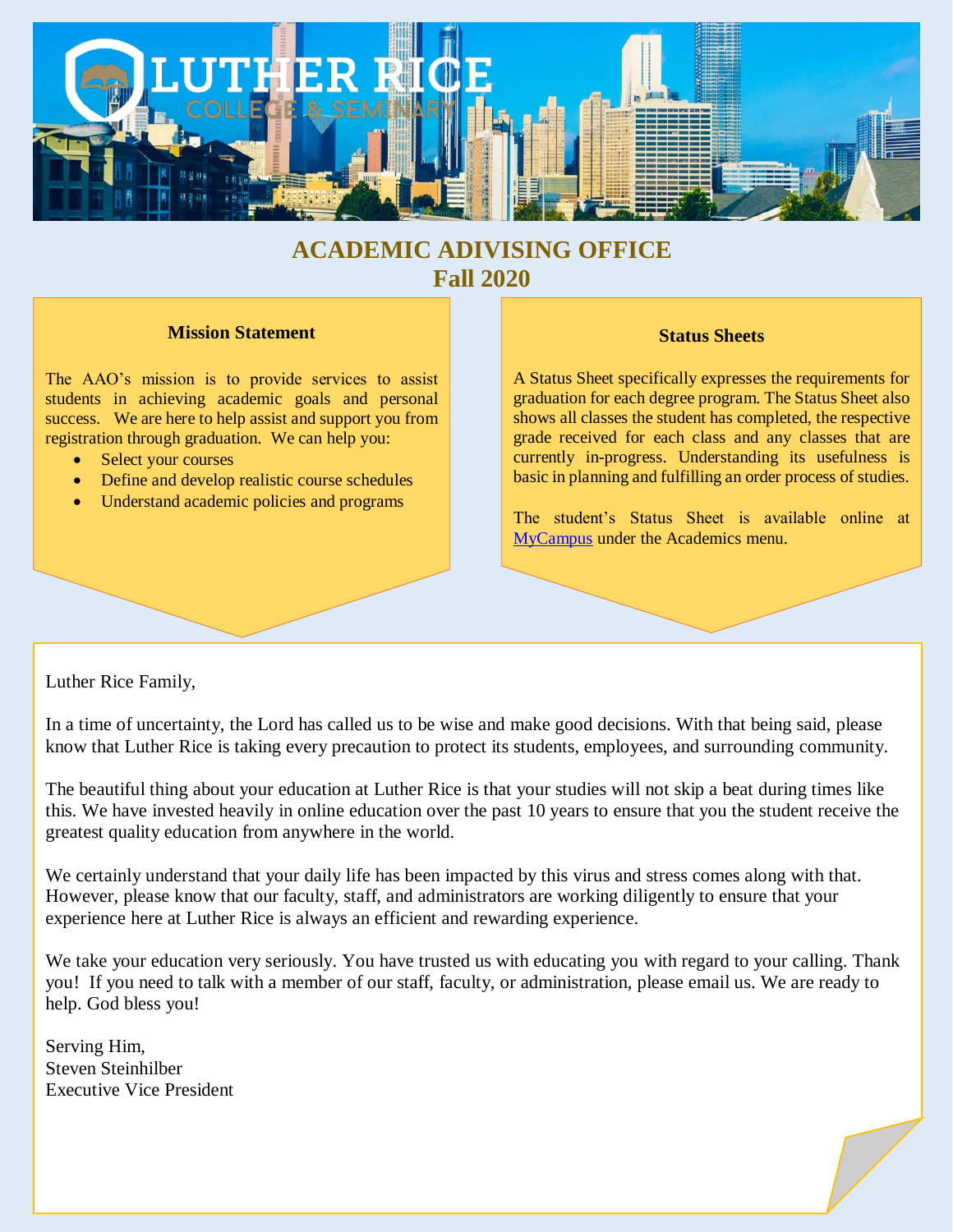

## **AS A CURRENT LUTHER RICE STUDENT, HOW DO I BEGIN A NEW DEGREE PROGRAM AT LUTHER RICE?**

In order to make the change you must fill out a readmission application and pay the appropriate fee or contact the Enrollment Team at [Admissions@LutherRice.edu.](mailto:Admissions@LutherRice.edu) You will receive a letter of acceptance and a new status sheet when the change has been processed.

## **WHAT DO I NEED TO DO IF I AM CLOSE TO GRADUATION?**

It is your responsibility to check your status sheet and verify which required courses remain in your respective course of study. In the event you are on track to complete your program by the end of the Spring Semester, you must apply for graduation by November for graduation in May. The graduation application and specifics are available on our website on the Registrar's Office page. Graduation fees are non-refundable, so please be realistic when you are scheduling and planning.

# **IS THERE ANY PARTICULAR ORDER IN WHICH TO TAKE MY COURSES?**

Graduate and seminary programs are sequenced according to the recommended order in which you should schedule courses. In the event that classes that are specified to be next in sequence are not offered, you should select the next available classes in sequence. During the next semester, you should plan on taking the classes that were unavailable the previous semester.

For undergraduate programs, there is a required order only if the catalog notes a prerequisite course. You are encouraged to start with the survey courses (for example Old and New Testament Survey or Introduction) if possible. You are also encouraged to reference the full-year course schedule and work with the Academic Advising Department to efficiently plan out your schedule. Try to complete your required classes first and then take electives as you desire or when there are no required ones available.

# **WE'RE HERE TO SERVE STUDENTS!**

AAO exists to assist you the student in achieving your academic goals and personal success. The Academic Advising Office is here to assist you with your course scheduling and degree planning questions.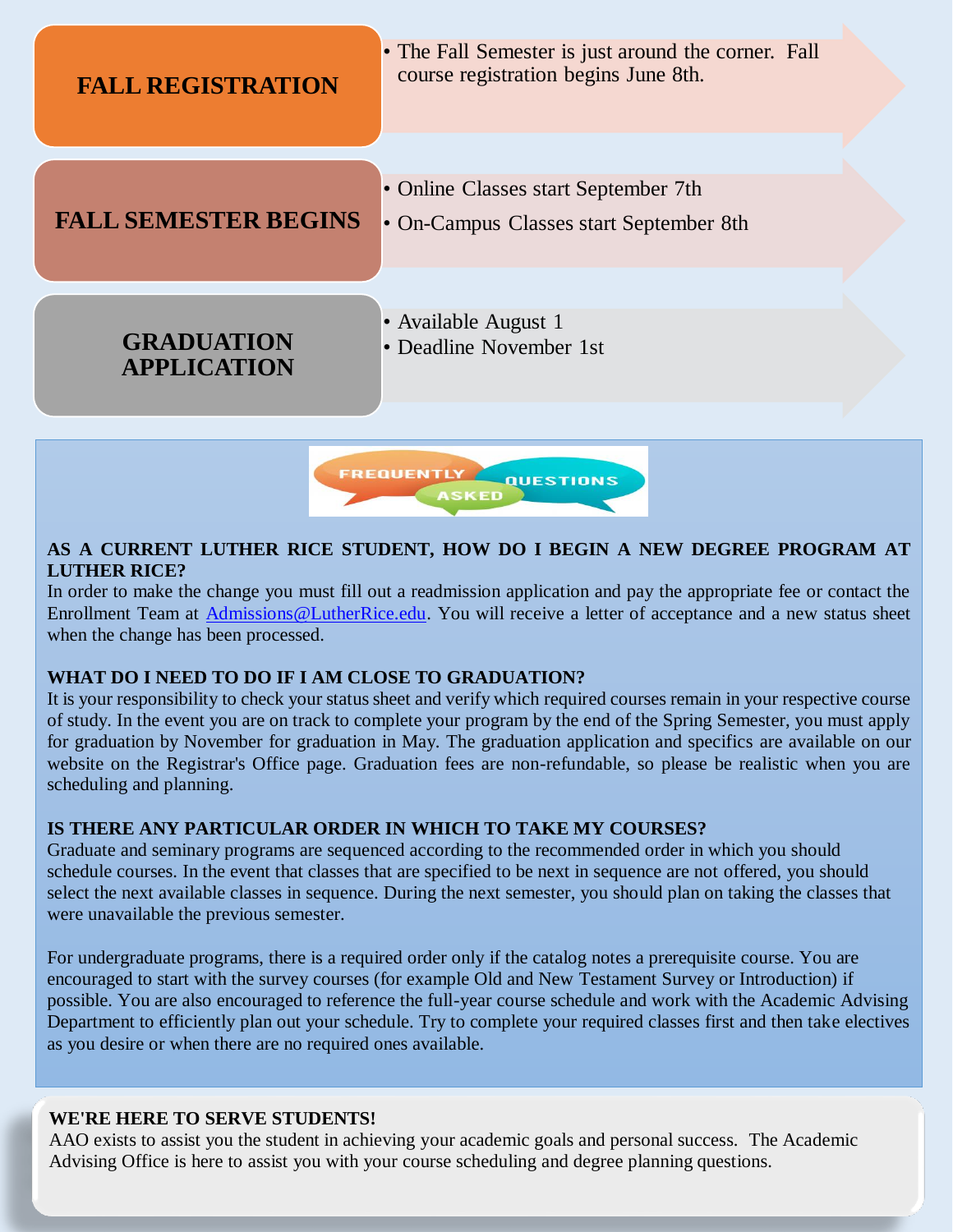

Dear Students,

There have been several curricular changes implemented that you may encounter when selecting your courses. The tables below provide a walkthrough by program to aid you in selecting the courses that correspond with your program's status sheet. As always, if you have any questions please contact the Academic Advising Office at [AAO@LutheRic.edu.](mailto:AAO@LutheRic.edu)

| <b>Bachelor of Arts in Religion: Minor in Christian Worldview</b> |                                           |
|-------------------------------------------------------------------|-------------------------------------------|
| <b>Summer Course Offering</b>                                     | <b>Course on Your Status Sheet</b>        |
| AP 3904-Aprinciples of Apologetics                                | AP 3901-Worldviews, or                    |
|                                                                   | AP 3902-Introduction to Christian Thought |
| AP 3902-Survey of Apologetic Methods                              | AP 3903-Apologetic Methods                |
| AP 4905-Cultural Apologetics                                      | AP 4905-Christianity and Culture          |

| <b>Bachelor of Arts in Religion: Minor in Biblical Counseling</b> |                                    |
|-------------------------------------------------------------------|------------------------------------|
| <b>Summer Course Offering</b>                                     | <b>Course on Your Status Sheet</b> |
| CO 2700-Principles of Counseling                                  | CO 2700-Introduction to Counseling |
| CO 4704-Vocational Counseling                                     | CO 4704-Counseling in Ministry     |

| <b>Bachelor of Arts in Religion: Minor in Ministry</b> |                                           |
|--------------------------------------------------------|-------------------------------------------|
| <b>Summer Course Offering</b>                          | <b>Course on Your Status Sheet</b>        |
| PM 3400-Principles of Ministerial Leadership           | PA 3404-Leadership                        |
| PM 4402-Principles of Biblical Exposition              | PA 4402-Principles of Biblical Exposition |

| <b>Master of Arts in Biblical Counseling</b> |                                        |
|----------------------------------------------|----------------------------------------|
| <b>Summer Course Offering</b>                | <b>Course on Your Status Sheet</b>     |
| CO 5701-Introduction to Counseling Theories  | CO 5701-Introduction to Psychology and |
|                                              | Counseling                             |
| CO 6707-Methodoogy in Counseling             | CO 6707-Methodology for Counseling     |

| Master of Arts in Leadership              |                                    |
|-------------------------------------------|------------------------------------|
| <b>Summer Course Offering</b>             | <b>Course on Your Status Sheet</b> |
| LD 6810-Leadership Coaching and Mentoring | LD 6810-Coaching and Mentoring     |

| <b>Master of Arts in Ministry</b>      |                                    |
|----------------------------------------|------------------------------------|
| <b>Summer Course Offering</b>          | <b>Course on Your Status Sheet</b> |
| TH 5300-Applied Theology for Spiritual | TH 5300-Spiritual Formation        |
| Development                            |                                    |

| <b>Master of Divinity</b>              |                                    |
|----------------------------------------|------------------------------------|
| <b>Summer Course Offering</b>          | <b>Course on Your Status Sheet</b> |
| TH 5300-Applied Theology for Spiritual | TH 5300-Spiritual Formation        |
| Development                            |                                    |
| CO 5704-Marriage and Family Counseling | PH 5904-Foundations of Ethics      |

| Doctor of Ministry            |                                       |
|-------------------------------|---------------------------------------|
| <b>Summer Course Offering</b> | <b>Course on Your Status Sheet</b>    |
| DM 8200-Issues in Counseling  | DM 8200-Issues in Biblical Counseling |